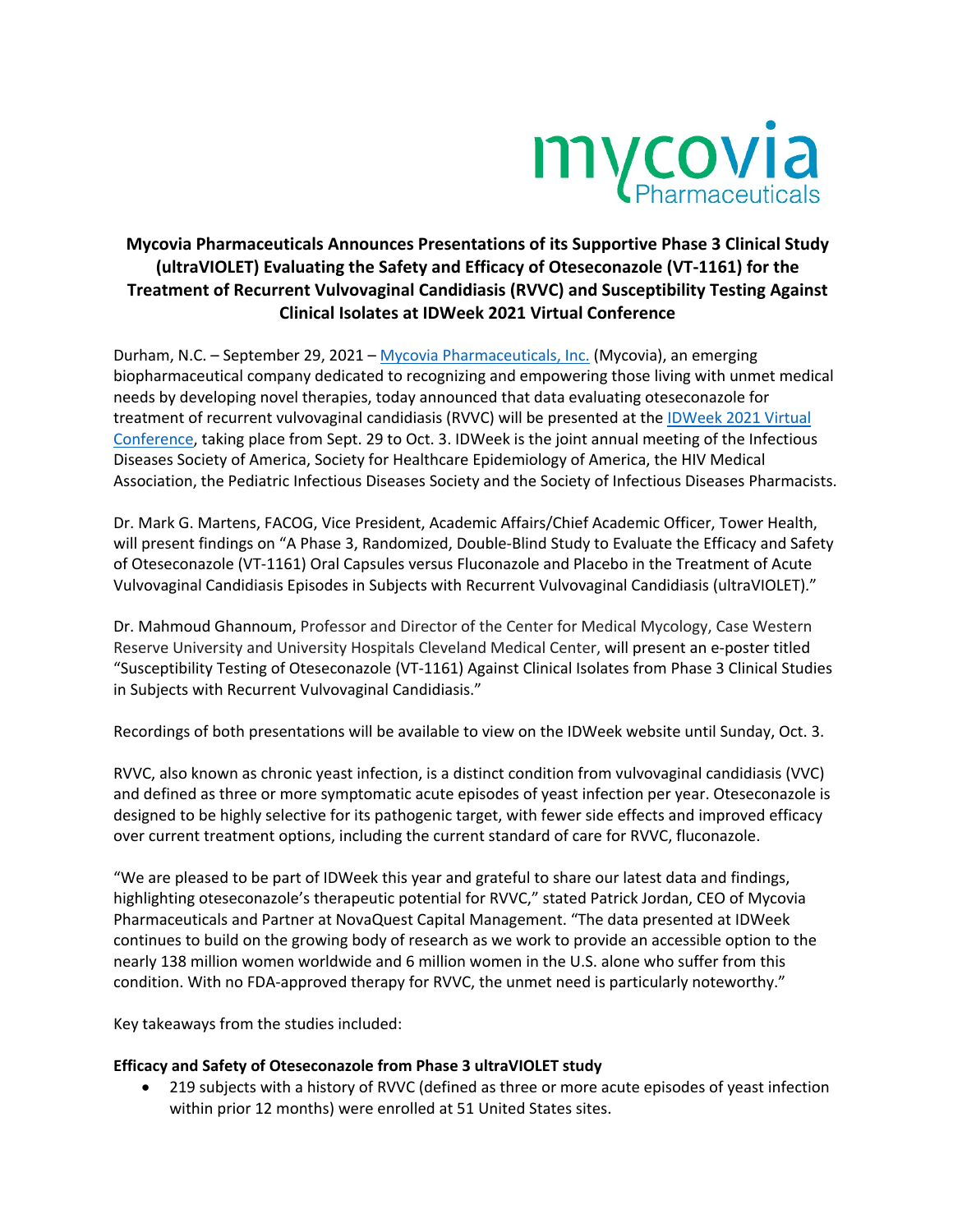- The study successfully met both its primary and key secondary endpoints.
- Oteseconazole was found to be superior to fluconazole/placebo in the proportion of subjects with one or more culture-verified acute VVC episode through Week 50 in the intent-to-treat (P<0.001).
- Oteseconazole demonstrated non-inferiority to fluconazole in treating the presenting acute episode of acute VVC at Day 14 Test of Cure evaluation visit.
- Oteseconazole was shown to be safe and effective in treatment of acute VVC, treatment of RVVC and prevention of recurrence of acute VVC episodes in RVVC subjects.

## **Susceptibility Testing of Oteseconazole Against Clinical Isolates from Phase 3 Clinical Studies in Subjects with RVVC**

- Vaginal cultures obtained at screening and all subsequent study visits throughout the duration of the studies (approximately 50 weeks) were submitted to a central mycology laboratory for fungal species identification and storage. Susceptibility testing was conducted in accordance with the CLSI Reference Method for Broth Dilution Antifungal Susceptibility Testing of Yeast M27-Ed4.
- *Candida albicans* was identified as the primary causative pathogen in 87% of women with RVVC presenting with an acute infection, followed by *C. glabrata* (8%). A total of 1,910 isolates were collected.
- Oteseconazole demonstrated very low MIC values against most *Candida* strains, including fluconazole-resistant isolates, aligning with clinical study outcomes. Oteseconazole MICs against *C. glabrata* strains were approximately 6-fold lower than fluconazole.

The U.S. Food and Drug Administration (FDA) recently accepted for review Mycovia's New Drug Application (NDA) for oteseconazole and set a target action date of January 27, 2022, under the Prescription Drug User Fee Act (PDUFA). Oteseconazole was previously granted Qualified Infectious Disease Product (QIDP) and Fast-Track designations by the FDA. With this timeline and pending full review and FDA approval, Mycovia is preparing for a U.S. launch of oteseconazole in early 2022.

### **About Mycovia Pharmaceuticals**

Mycovia Pharmaceuticals is a late-stage emerging biopharmaceutical company dedicated to recognizing and empowering those living with unmet medical needs by developing novel therapies. Our lead product candidate, oteseconazole (VT-1161), is a novel, oral therapy for RVVC that is designed with the goal of having greater selectivity, fewer side effects and improved efficacy. While not yet approved by the FDA, oteseconazole received FDA Qualified Infectious Disease Product and Fast-Track designations to support its potential to be the first FDA-approved treatment for RVVC. In 2019, Mycovia licensed oteseconazole to Jiangsu Hengrui Medicine Co., to develop and commercialize oteseconazole in China, including mainland China, Hong Kong, Macau and Taiwan, and Gedeon Richter Plc., a Hungary-based pharmaceutical company, to commercialize and manufacture oteseconazole in Europe, Russia, the Commonwealth of Independent States, Latin America and Australia. Mycovia also recognizes a tremendous potential for its oral fungal inhibitors and a growing need to treat a range of multi-drug resistant fungal pathogens. For more information, please visit www.mycovia.com.

### **About Oteseconazole**

Oteseconazole (VT-1161) is a novel, investigational oral therapy for the treatment of recurrent vulvovaginal candidiasis (RVVC). Oteseconazole is designed with the goal of having greater selectivity, fewer side effects and improved efficacy as compared with currently available antifungal agents.